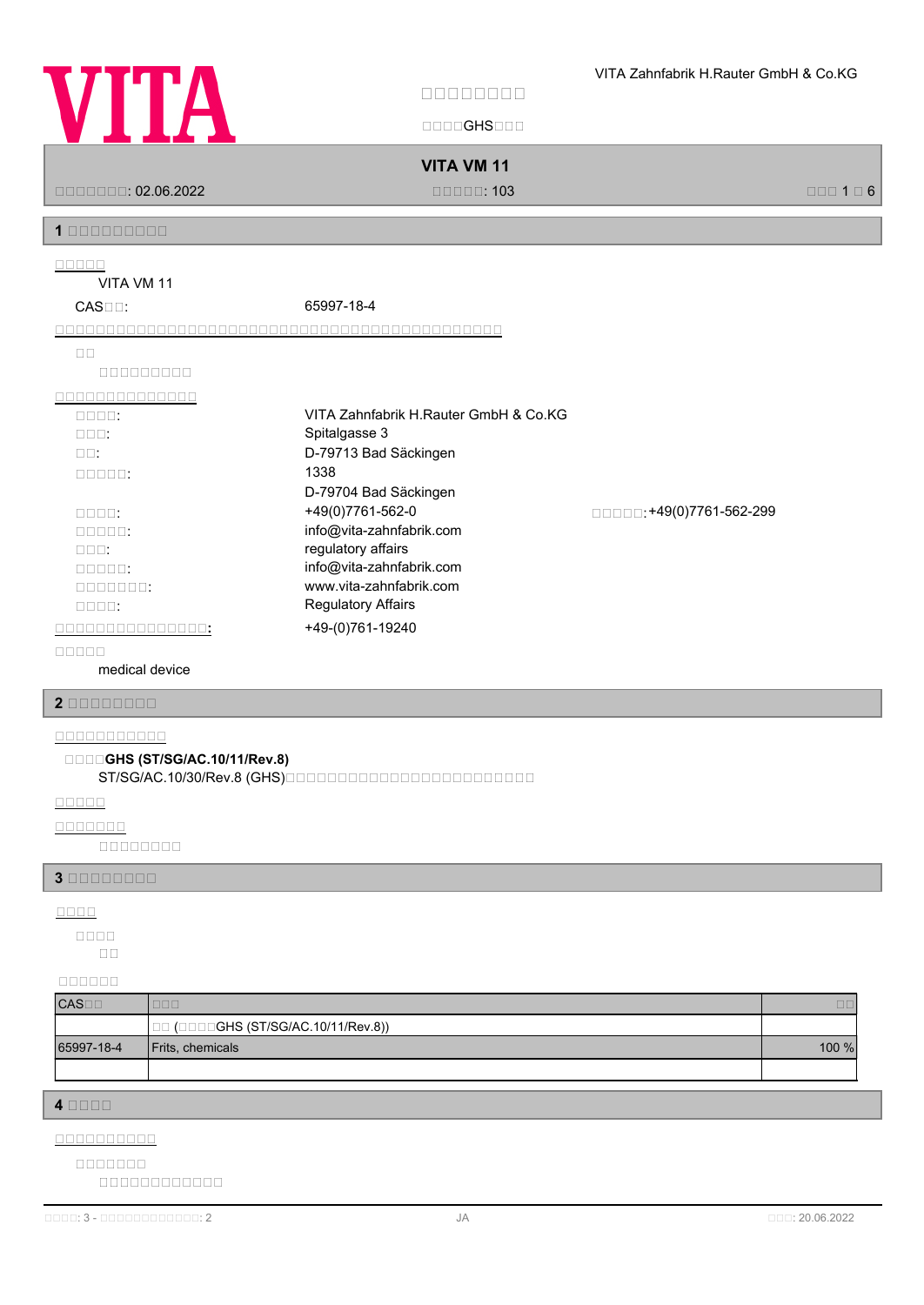

国国国国GHS国国国

# **VITA VM 11**

国国国国国国国: 02.06.2022 国国国国国: 103 国国国 2 国 6

# **安安安安安安安安安**

 $\Box$ Dalaadadada adaadadadadaadaadaadaadaa ah

### **安安安安安安安安**

国国国国国国国国国国国国国国国国国国国国国国国国国国国国国国国

### **安安安**

国国国国国国国国国国国国国国国国国国国国.

# **安安安安安安安安安安安安安安安安安安安安安**

国国国国国国国国

# **安安安安安安安安安安安安安安安安安**

国国国国国国国国国国国国国

# **5 BBBBBB**

# **安安安**

### **安安安安安安**

国国国国国国国国国国国国国国国国国国国国国国国国

# **安安安安安安安安安安安安安安安安**

国国国国国国国国

### **安安安安安安安安安安安安安**

国国国国国: 国国国国国国国国国国国国国国国

### **安安安安安**

国国国国国国国国国国国国国国国国国国国国国国 国国国国国国国国国国国国国国国国国国

# **6 安安安安安安**

**安安安安安安安安安安安安安安安安安安安安安安**

# **安安安安安安安安**

国国国国国国国国国国国 国国国国国国国国国国国国

# **安安安安安安安安安安**

国国国国国国国国国国国国国国国国国国国国国国

# **安安安安安安安安安安安安安安**

**安安安安安安安安安安**

国国国国国国国国国国国 国国国国国国国国国国国国国国国国国国国国国国国国国国国国国国

# **安安安安安安安安安安**

国国国国国: 国国国国 国 7  $\Box$ 国国国国国: 国国国国 国 13

# **7 安安安安安安安安安安安**

### **安安安安安安安安安安安安安**

**安安安安安安安安安安**

国国国国国国国国国国国国国国国

**安安安安安安安安安安安安安安安安安安**

国国国国国国国国国国国国国国国国

# **安安安安安安安安安安安安安安安安**

国国国国国国国国国国国国国 国国国国国国国国国国国国国国国国国国国国 国国国国国国国国国国国国国国国国国国国国国国国国

# **安安安安安安安安安安安安安**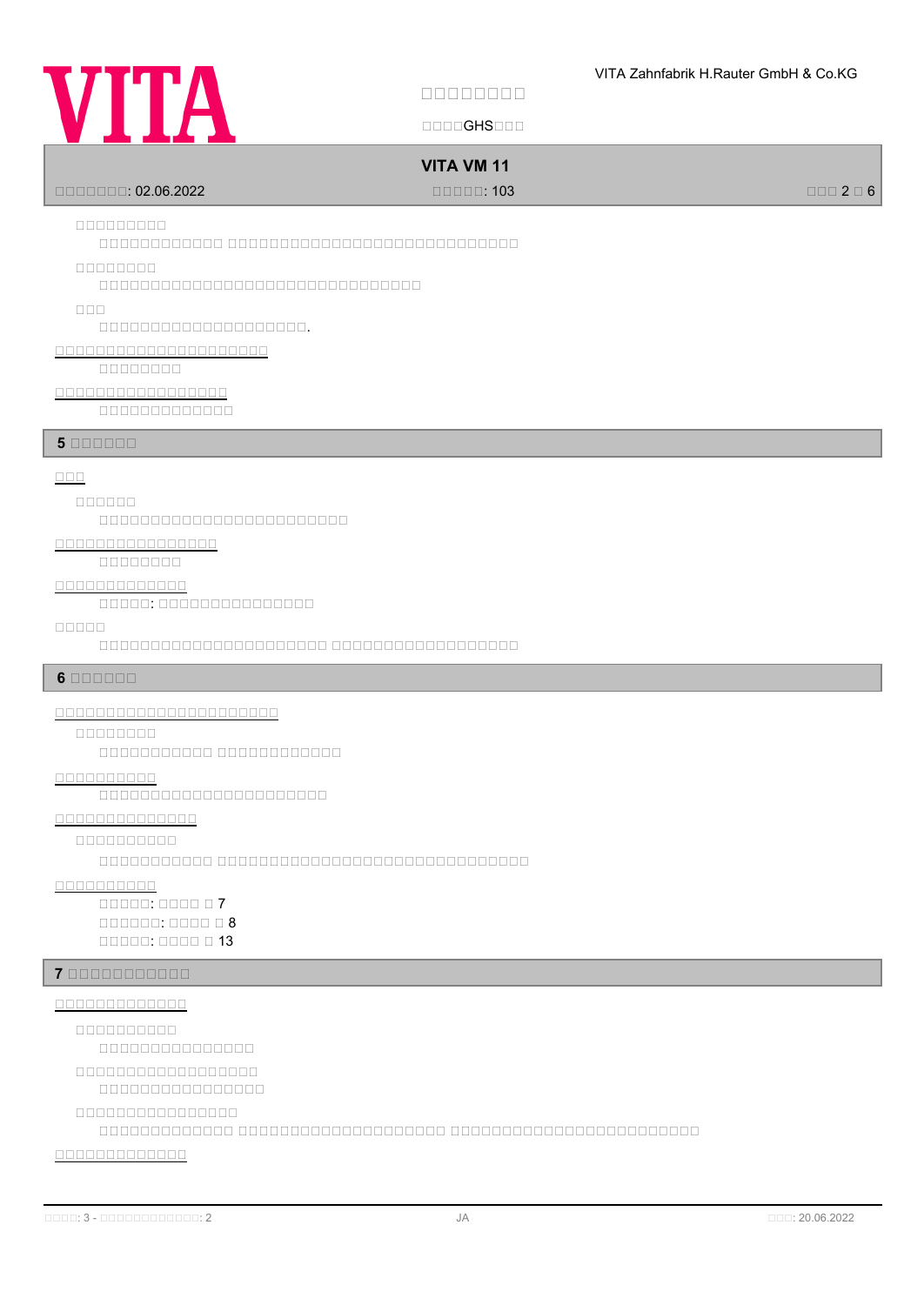

| VIITI                                                                                                          | $\Box$ $\Box$ $\Box$ GHS $\Box$ $\Box$ $\Box$       |                             |
|----------------------------------------------------------------------------------------------------------------|-----------------------------------------------------|-----------------------------|
|                                                                                                                | <b>VITA VM 11</b><br>$\Box \Box \Box \Box \Box$ 103 | $\Box \Box \Box$ 3 $\Box$ 6 |
| 00000000<br>000000000000000<br>00000000000<br>000000000000000                                                  |                                                     |                             |
| 8 00000000000                                                                                                  |                                                     |                             |
| 00000000<br>$\Box \Box \Box \Box$<br>0000000<br>nnn/nnnnnnnnnn<br>00000<br><b>OBBOD</b><br>0000000<br>000000   |                                                     |                             |
| 90000000000                                                                                                    |                                                     |                             |
| 00000000000000<br>$\Box\Box\Box\Box\Box\,.$<br>$\square$ :<br>$\square\square$ :                               | $\square \, \square$<br>$\Box$                      |                             |
| $\Box \Box / \Box \Box \Box \Box$<br>00000000000000:<br>$\Box \Box \Box$ :                                     | 00000000<br>00000000<br>$\Box$                      |                             |
| $\Box$ $\Box$<br>$\Box\Box/\Box\Box\Box:$<br>$\square\square$<br>$\Box\Box\Box\Box$<br>000000000000: 000000000 | 00000000<br>$\Box$                                  |                             |
| $\Box \Box \Box \Box$<br>$\Box\Box\Box\Box\,.$<br>000000                                                       | 00000000<br>00000000                                |                             |
| $\square \square$ :<br>$\square$<br>$\Box\Box\Box\Box:$                                                        | 00000000<br>$\Box$<br>00000000<br>00000000          |                             |
| $\Box H \Box$ :<br>$\Box$ $\Box$ $\Box$ :<br>000000000<br>00000000                                             | $\Box$                                              |                             |
| n-000000/00000:                                                                                                | 00000000                                            |                             |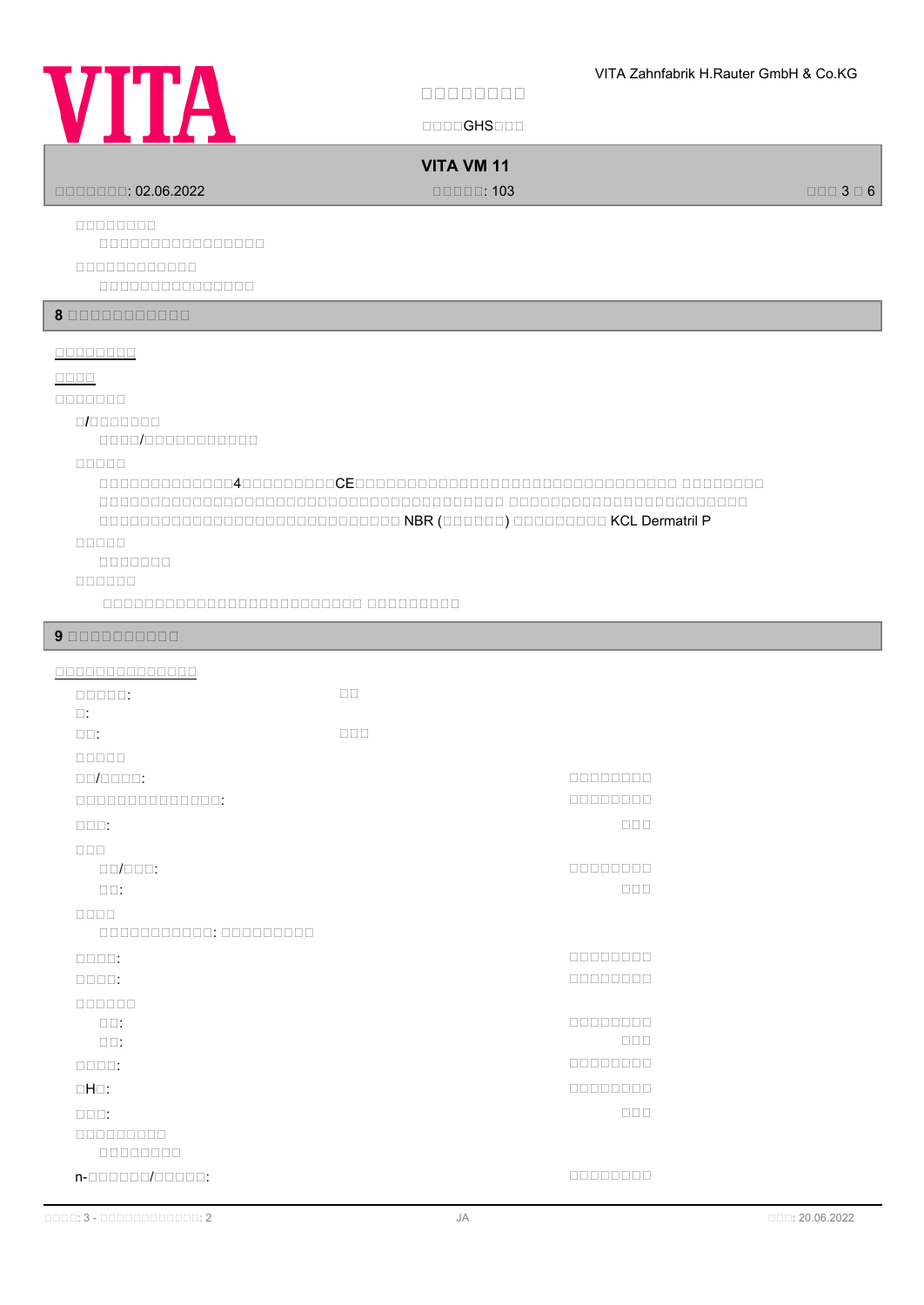

 $\Box$ 

| 222 D                                                                                                                                                                                                                                                                                    | UUUUU IVUUU                                                          |                          |
|------------------------------------------------------------------------------------------------------------------------------------------------------------------------------------------------------------------------------------------------------------------------------------------|----------------------------------------------------------------------|--------------------------|
|                                                                                                                                                                                                                                                                                          | <b>VITA VM 11</b><br>$\square \square \square \square \square$ : 103 | $\Box$ $\Box$ 4 $\Box$ 6 |
| $\Box\Box\Box$<br>$(\Box 50 °C)$                                                                                                                                                                                                                                                         | <= 1100 hPa                                                          |                          |
| $\square \, \square$ :<br>$\Box \Box \Box \Box \Box \Box$                                                                                                                                                                                                                                | 2,50000 g/cm <sup>3</sup>                                            |                          |
| 0000000<br>00000000000000000                                                                                                                                                                                                                                                             |                                                                      |                          |
| $\Box\Box\Box\Box$                                                                                                                                                                                                                                                                       |                                                                      |                          |
| $0000000000$<br>$\Box \Box \Box \Box \Box$                                                                                                                                                                                                                                               | 0,0%                                                                 |                          |
| $\Box \Box \Box \Box$ :<br>$10$ 00000000                                                                                                                                                                                                                                                 | 00000000                                                             |                          |
|                                                                                                                                                                                                                                                                                          |                                                                      |                          |
| $\Box$<br>00000000000000000000000000                                                                                                                                                                                                                                                     |                                                                      |                          |
| $\begin{array}{c} \square \, \square \, \square \, \square \, \square \, \square \end{array}$<br>00000000000000000000                                                                                                                                                                    |                                                                      |                          |
| 00000000000<br>$00000000000000$                                                                                                                                                                                                                                                          |                                                                      |                          |
| $\begin{array}{c} \textcolor{red}{\textbf{1}} \textcolor{red}{\textbf{1}} \textcolor{red}{\textbf{1}} \textcolor{red}{\textbf{1}} \textcolor{red}{\textbf{1}} \textcolor{red}{\textbf{1}} \textcolor{red}{\textbf{1}} \textcolor{red}{\textbf{1}} \end{array}$<br>$\square$<br>$\square$ |                                                                      |                          |
| <b>OOOOO</b><br>00000000                                                                                                                                                                                                                                                                 |                                                                      |                          |
| 0000000000000<br>000000000000000                                                                                                                                                                                                                                                         |                                                                      |                          |
| $11$ $\Box$ $\Box$ $\Box$                                                                                                                                                                                                                                                                |                                                                      |                          |
| $\Box\,\Box\,\Box\,\Box$<br>OOOO                                                                                                                                                                                                                                                         |                                                                      |                          |
| 000000000000000000000000000<br>00000000                                                                                                                                                                                                                                                  |                                                                      |                          |
| 00000                                                                                                                                                                                                                                                                                    |                                                                      |                          |
| 000000000000000000000000000<br>0000000000000000000000                                                                                                                                                                                                                                    |                                                                      |                          |
|                                                                                                                                                                                                                                                                                          |                                                                      |                          |
| 0000000000000<br>0000000000000                                                                                                                                                                                                                                                           |                                                                      |                          |
| 000000000000000000000000000<br>a de de de de                                                                                                                                                                                                                                             |                                                                      |                          |
| 00000000000000000000                                                                                                                                                                                                                                                                     |                                                                      |                          |
|                                                                                                                                                                                                                                                                                          |                                                                      |                          |
|                                                                                                                                                                                                                                                                                          |                                                                      |                          |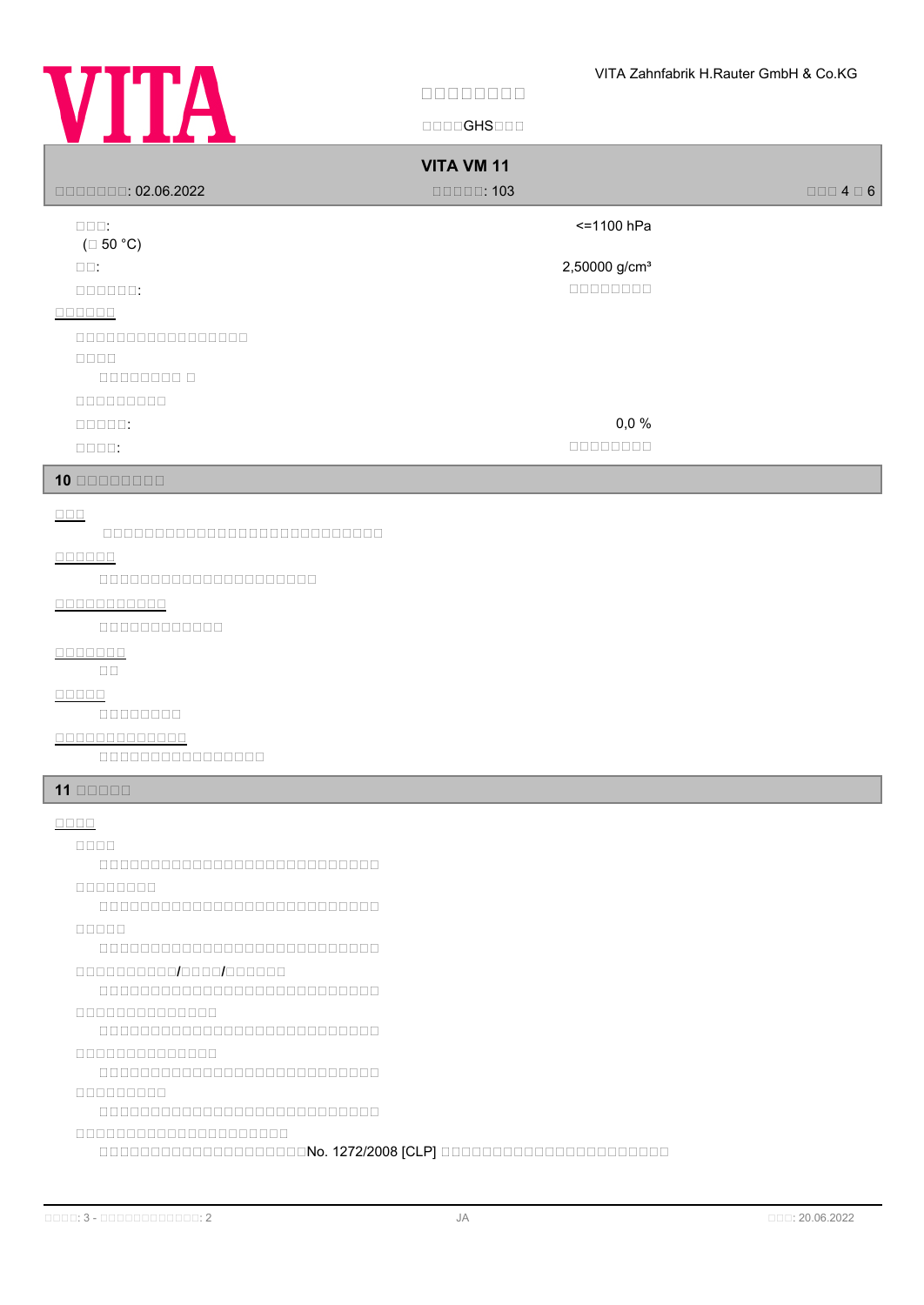# **VITA**

**安安安安安安安安**

国国国国GHS国国国

# **VITA VM 11**

国国国国国国国: 02.06.2022 国国国国国: 103 国国国 5 国 6

**12 安安安安安安**

**安安**

国国国国国国国国国国国: 国国国国国

# **安安安安安安安**

国国国国国国国国国国国国国国国

# **安安安安安**

国国国国国国国国国国国国国国国

# **安安安安安安安**

国国国国国国国国国国国国国国国

# **安安安安安安安安**

国国国国国国国国国国国国国国国国国国国国国国国国国国国国国国国

### **安安安安安安安安安**

国国国国国国国国

### **安安安安安**

国国国国国国国国国国国国国

### **13 安安安安安安**

# **安安安安安安安**

# **安安安安安**

国国国国国国国国国国国国国国国国国国国国国国 国国国国国国国国国国国国国国国国国国国 EAK/AVV国国国国国国国国国国国国国国国国 **安安安安安安**

国国国国国国国国国国国国 国国国国国国国国国国国国国国国国国国国国国国国国国国国国国国 EAK/AVV国国国国国国国国国国国国国国国国

### **14 安安安安安安**

# **安安安安 (IMDG)**

**UNGGGGBDGG:** No dangerous good in sense of this transport regulation. **<u><b>COLOGEST:**</u> THE SECTION SERVICES SERVICES SERVICES: No dangerous good in sense of this transport regulation. **安安安安安安安安安安安安安安:** No dangerous good in sense of this transport regulation. **THE SEXT SEXTEEN SERVING SERVING SERVING SERVING SERVING SERVIS SERVIS SERVIS SERVIS SERVIS SERVIS SERVIS SERVIS 安安 (ICAO-TI/IATA-DGR) UN**BERTHENDEN: No dangerous good in sense of this transport regulation. **<u>CONCOLO COST</u>:</u><br>
So dangerous good in sense of this transport regulation.**<br>
No dangerous good in sense of this transport regulation.

**THE SEXT SEXTEEN SERVING SERVING SERVING SERVING SERVING SERVIS SERVIS SERVIS SERVIS SERVIS SERVIS SERVIS SERVIS** 

# **安安安安安安安**

国国国国国国国国: 国国国

# **安安安安安安安安安安安安安安**

国国国国国国国国

# **MARPOL 73/78 BOODD II BOO IBC Code BOODDDDDDD**

国国国

# **15 安安安安**

**安安安安安安**

# **16 安安安安安安**

**安安安安安安安安安安安安安安:** No dangerous good in sense of this transport regulation.